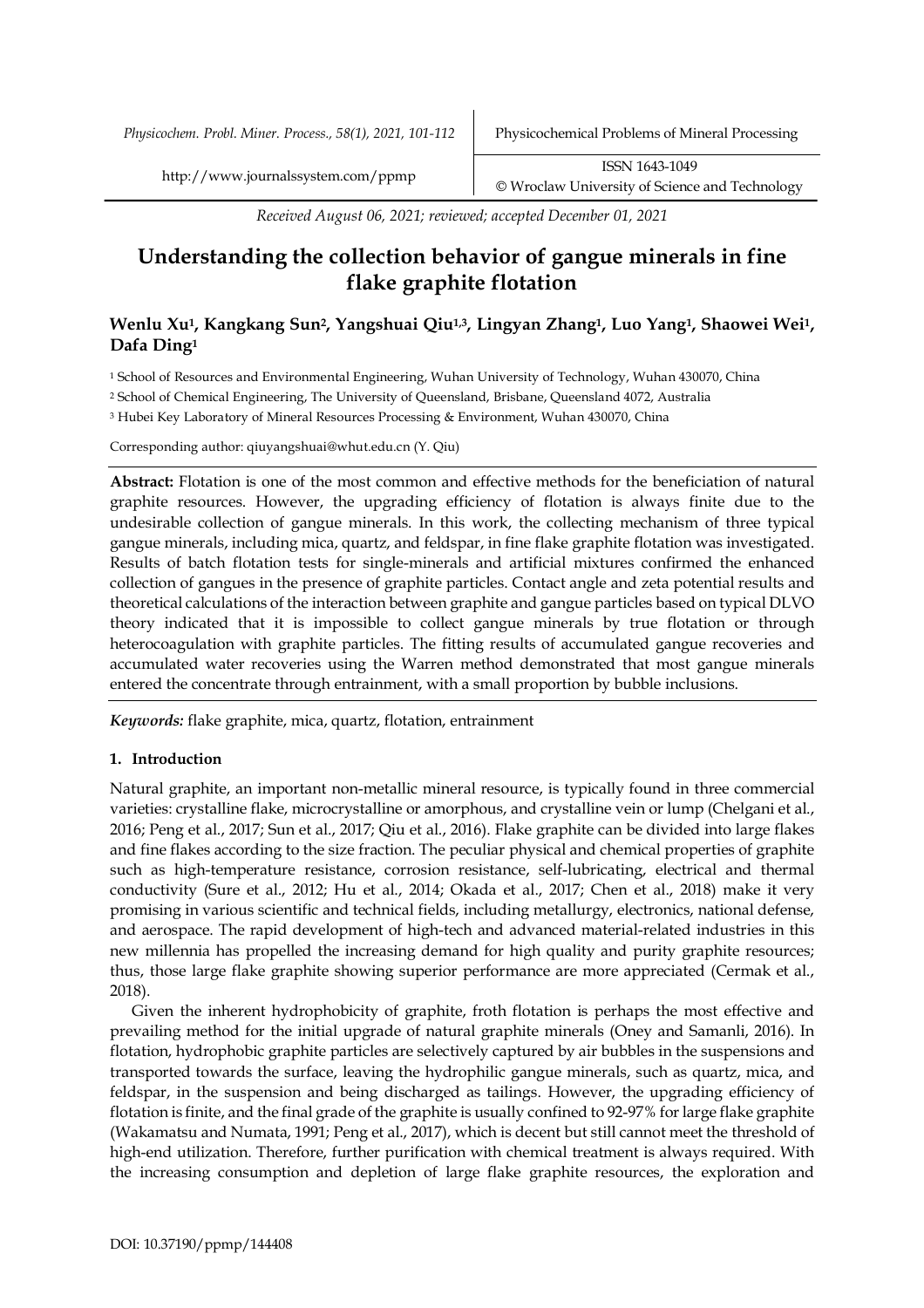utilization of fine flake graphite ore have naturally received more attention (Jara et al., 2019).

However, many have observed that the smaller the graphite particles (or flake size), the lower grade of the final product by flotation (Bu et al.,2018; Bu et al., 2018; Jin et al., 2018). It is reported that besides true flotation, target minerals and gangues can sometimes enter the concentration through foam entrainment and bubble inclusion. Such entrainment and inclusion would become more noticeable in a denser suspension system with finer particles (Wang et al., 2015; Wang et al., 2016; Heyes and Trahar, 1977; Miettinen et al., 2010). Unlike true flotation, in which hydrophobic particles adhere to the surface of air bubbles, the entrainment is an unwanted process where the mineral particles, even hydrophilic, are entrapped in the water phase between the liquid films and mechanically transported upward as the foam rises. Foam inclusion refers to the phenomenon that the hydrophilic gangue mineral particles are sandwiched between the hydrophobic mineral particles that cannot be discharged. Therefore, they are carried into the concentrated foam with the target particles (Wang and Peng, 2013).

DLVO theory is commonly used to predict the favorable or unfavorable conditions for the bubbleparticle interactions as well as particle-particle interactions (Gomez-Flores et al., 2020). To date, only a few studies (Li et al., 2014; Li et al., 2015; Weng et al., 2017; Yangshuai et al., 2019) have applied DLVO theory to reveal the interactions among different species in graphite flotation solution, and some of these studies have laterally indicated the presence of entrainment behavior in fine flake graphite flotation. For example, Li et al. ( Li et al.,2015) found that sericite entered the foam through entrainment and inclusion in graphite flotation, verified by contact angle measurement and the Warren technique. However, the classical DLVO theory consisting of only the attractive Van der Waals energy and repulsive electrostatic double-layer interaction energy has been insufficient to predict the actual surface interactions. Some surface forces such as hydrophobic force are considered critical in understanding the aggregation and dispersion among particles, especially for those hydrophobic particles. Besides, other factors such as the surface roughness of the particles are also contributing (Yoon and Mao, 1996; Gomez-Flores et al., 2020). Our previous study (Yangshuai et al., 2017) on the interaction between fine flake graphite particles indicated that the aggregation of hydrophobic graphite particles is in better agreement with the XDLVO theory incorporating the hydrophobic interaction rather than the classical DLVO theory. Despite the previous studies regarding microcrystalline graphite and the interactions between fine flake graphite particles, the interactions between fine flake graphite and other gangue minerals have not been studied yet. Inspired by this, in this study, the collection mechanism of three gangue minerals (mica, quartz, and feldspar) in fine flake graphite flotation was studied via singlemineral and artificial mixture flotation tests. And the interactions between graphite and these gangues were calculated using the DLVO theory.

#### **2. Experimental**

#### **2.1. Materials**

The graphite, mica, quartz, and feldspar single-mineral samples were obtained from Yichang (Hubei, China), Xianning (Hubei, China), Xiushui (Jiangxi, China), and Feicheng (Shandong, China), respectively. All the samples were ground via ball milling using zirconia as the grinding medium and were subject to wet sieving and sedimentation classification to collect the -2 mm size fraction products for study. The samples were then purified with 10% hydrochloric acid for 0.5 h and washed with deionized water repeatedly before drying at 50℃ in a vacuum oven. X-ray diffraction (XRD) and X-ray fluorescence (XRF) analyses were applied to determine the mineralogical and chemical compositions of the samples, and the results are shown in Fig. 1 and Table. 1, respectively. As analyzed, the purities of gangue samples ( mica, quartz, and feldspar ) were all above 90 wt%. Note that the fixed carbon (FC) of graphite single-mineral was analyzed using the Chinese standard GB/T3521-2008, assaying 95.75 wt% FC. Particle size distributions of test samples were determined by a BT-9300S laser particle size analyzer, and the results are seen in Table 2 and Fig. 2.

Kerosene, the collector, was purchased from Kermel Chemical Reagent Co., Ltd. (Kermel, Tianjin, China), and the frother sec-octanol  $(C_8H_{18}O)$  was purchased from Shanghai Aladdin Biochemical Technology Co., Ltd (China). HCl and NaOH using as the pH regulators were purchased from Dongguan Yuantao Chemical Co., Ltd (China). All chemicals were of analytical grade and used directly without further purification. Deionized water (resistivity of 18.25 MΩ cm) was used in this work.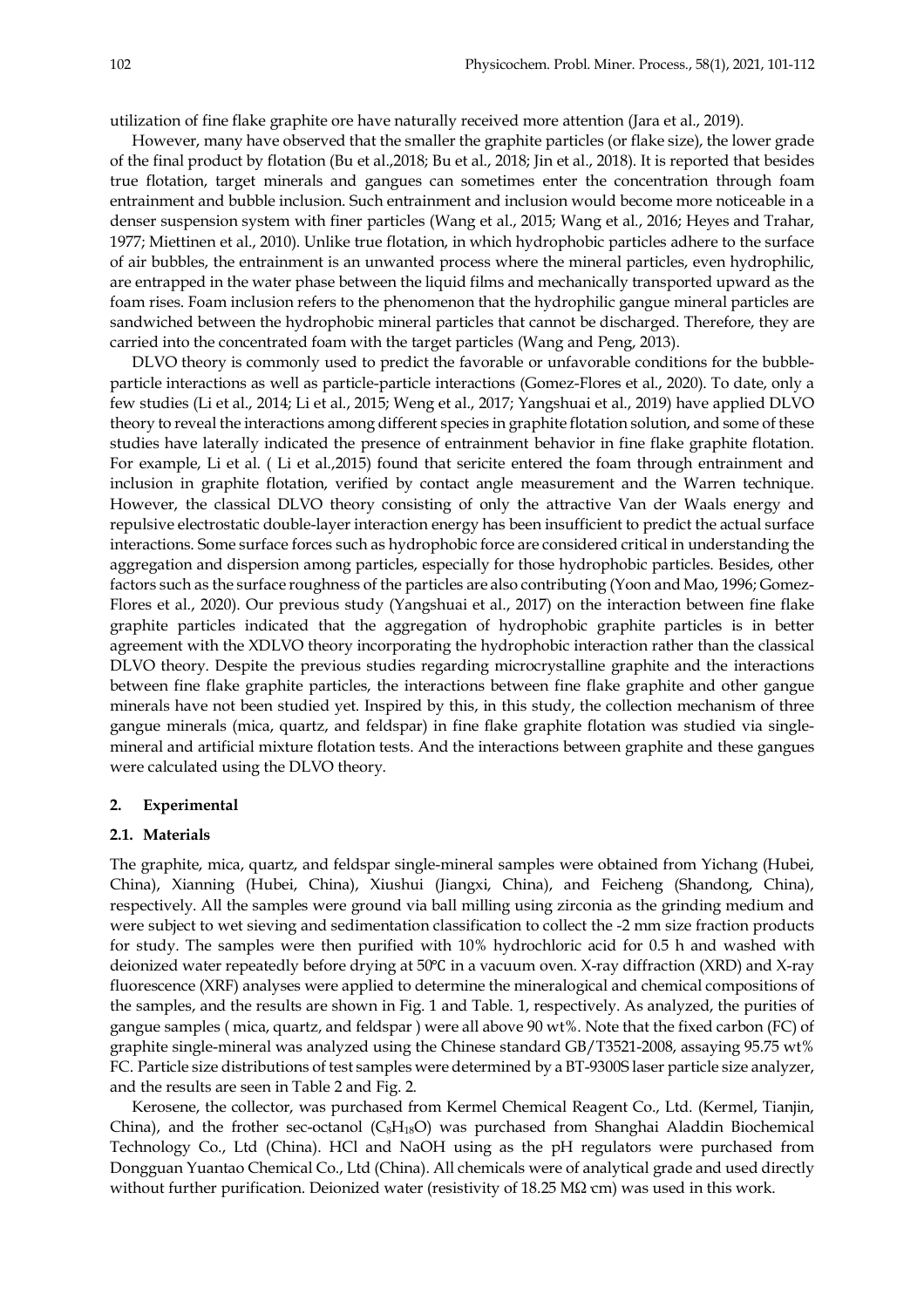

Fig. 1. X-ray diffraction (XRD) patterns of the single mineral samples: (a) graphite; (b) mica; (c) quartz; (d) feldspar

Table 1. Chemical compositions of mica, quartz, and feldspar single minerals (wt %)

| Minerals | SiO2  | Al2O3 | Fe <sub>2</sub> O <sub>3</sub> | CaO  | $K_2O$ | Na2O | SO <sub>3</sub> | MgO  | Other |
|----------|-------|-------|--------------------------------|------|--------|------|-----------------|------|-------|
| Mica     | 48.51 | 37.04 | 0.48                           | 0.05 | 9.17   | 1.09 | 0.09            | 0.17 | 3.71  |
| Ouartz   | 98.87 | 0.25  | 0.10                           | 0.04 | 0.28   |      | 0.04            |      | 0.42  |
| Feldspar | 68.32 | 15.49 | 0.13                           | 0.05 | 13.72  | 0.86 | 0.09            | 0.17 | 1.17  |

Table 2. Particle size distribution of single minerals

Single mineral  $D10 \text{ (µm)}$   $D50 \text{ (µm)}$   $D90 \text{ (µm)}$  Average diameter ( $\text{µm}$ ) graphite 39.17 66.60 110.10 60.77 mica 26.69 63.84 128.30 47.35 quartza 27.29 60.94 123.30 46.59 feldspar 25.52 62.02 128.70 45.45



Fig. 2. Particle size distribution of single minerals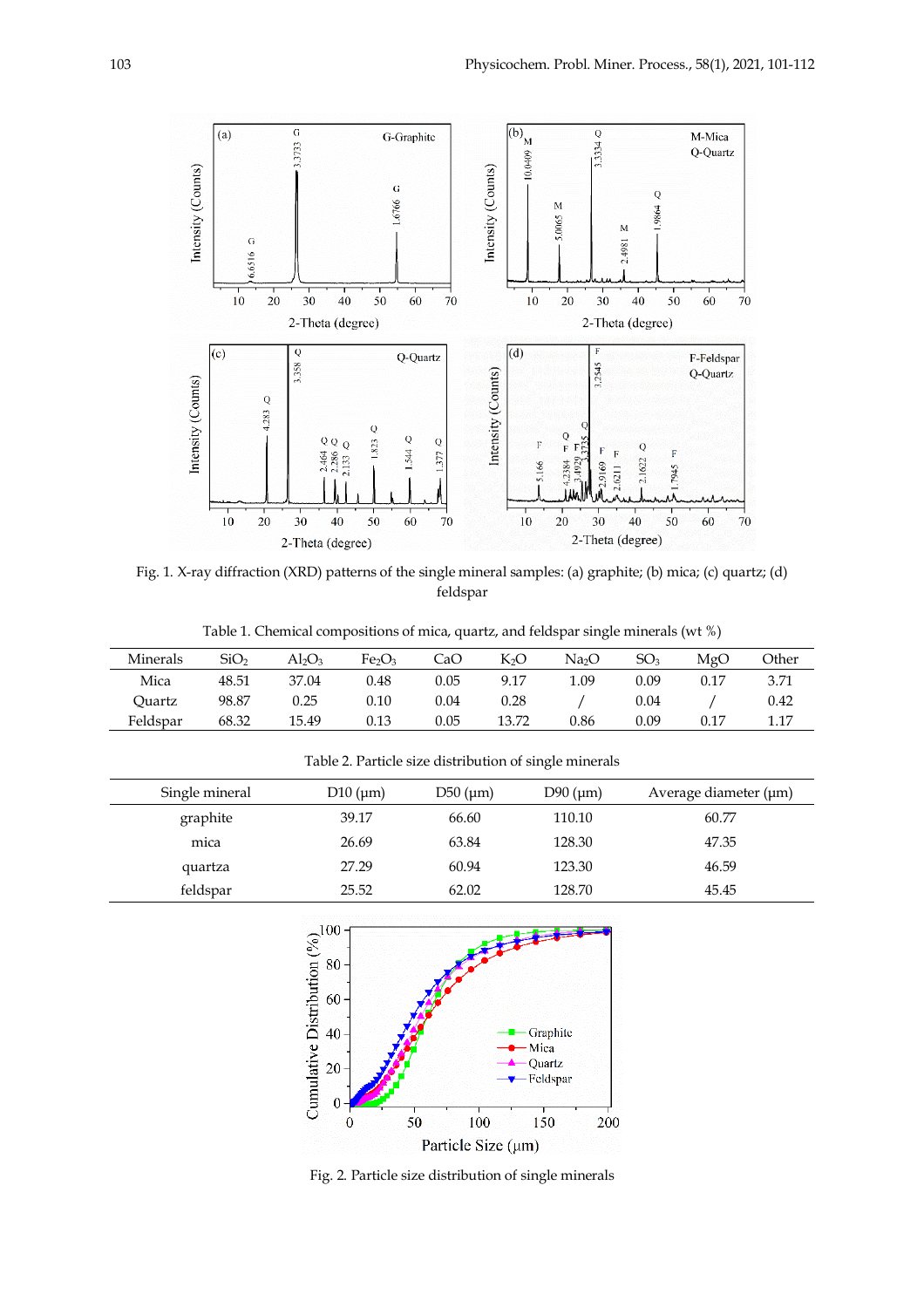#### **2.2. Batch flotation tests**

The batch flotation tests of single minerals and artificial mixtures were conducted using an RK/FGC5- 35 flotation cell (volume = 140 mL). The flotation slurry was first prepared by adding 2 g graphite or gangue particles (-74 µm size) to 100 mL of solution for single flotation or 2.5 g of the artificial mixture (2 g graphite and 0.5 g gangue) for mixed flotation. The experiment was carried out under neutral pH condition. The solution was conditioned for 3 min with an agitation speed of 1400 rpm to ensure complete dispersion of the particles. Then, the desired amount of collector kerosene and a fixed 20 mg/L of frother sec-octanol were added to the pulp and conditioned at a time sequence of 3 min. The flotation was then performed for another 3 min. Finally, collecting and calculating the mass fractions of floated and un-floated products yields the flotation recovery.

## **2.3. Zeta potential measurements**

Zeta potential analysis of the samples (-3 µm) was determined using a Malvern Zetasizer Nano ZS90 (the UK) equipped with a rectangular electrophoresis cell. Specifically, the sample was first put into deionized water and stirred for 3 min. Then, the upper suspension was picked and injected into the cell for testing.The desired neutral pH 7 of the suspension was adjusted by dilute HCl or NaOH aqueous solutions. All the tests were conducted at room temperature of 25°C.

## **2.4. Contact angle measurements**

The Washburn method was used to determine the contact angle of samples, as demonstrated in Fig. 2. First, a certain amount of solid sample power  $(-74 \mu m)$  was put into a sample tube with an inner diameter of 1.5 cm. The tube bottom was sealed with a microplate. The sample-contained tube was then immersed in the liquid of known surface tension. Driven by the capillary force, a rise of liquid can be expected. It is essential to fix the tube position and record the liquid uprising heights (h) as a function of time. Each sample was repeated at least three times, and all experiments were carried out at a room temperature of 25°C.

The Washburn equation (Guancheng, 2018) (Eq. (1)) was then used to calculate the contact angle of the sample:

$$
h^2 = \frac{\gamma R \cos \theta}{2\eta} \times t \tag{1}
$$

where  $\gamma$  is the surface tension of the liquid, *R* is the effective capillary radius, *η* is the viscosity of the liquid, *θ* is the contact angle, and *t* is the time.

Note that there are two unknown terms, R and *cosθ,* in this equation*.* The R can be determined using several low-energy apolar liquids such as heptane, octane, and dodecane. For the complete spreading of these liquids,  $\cos\theta = 1$  and R can thus be derived from the equation.

#### **2.5. Interactions between graphite and gangues**

DLVO theory was used to calculate the agglomeration and dispersion behaviors between graphite and gangue particles. The interaction forces, including Van der Waals energy  $(U_A)$ , electrostatic double-layer interaction energy ( $U_R$ ), and the total interaction energy ( $U_T$ ), are described in Eqs. (2-5), respectively (Adair et al., 2001; Hamaker, 1937; Yangshuai et al., 2017; Mitchell et al., 2005):

$$
U_A = \frac{A_{123}R_1R_2}{6H(R_1 + R_2)}\tag{2}
$$

where the average radius of graphite particle  $R_1$  was 30.38  $\mu$ m (Table 2), the average radius of mica, quartz, and feldspar particle *R2* was 23.67 µm, 23.2 µm, and 22.77 µm, respectively (Table 2); *H* is the inter-surface separation distance between the particles. *A132* is the Hamaker constant for the two different particles interacting through liquid medium 3, approximated from Eq. (3):

$$
A_{132} \approx \left(\sqrt{A_{11}} - \sqrt{A_{33}}\right) \left(\sqrt{A_{22}} - \sqrt{A_{33}}\right) \tag{3}
$$

where  $A_{11}$ ,  $A_{22}$ , and  $A_{33}$  are the Hamaker constants of particles 1 and 2 and the medium in vacuum, respectively. Here, the Hamaker constants of graphite, mica, quartz, and feldspar in vacuum are 23.8 ×  $10^{-20}$  J (Maurer et al., 2001),  $9.86 \times 10^{-20}$  J (Bergström, 1997),  $5 \times 10^{-20}$  J (Farahat, 2009), and  $8.6 \times 10^{-20}$  J,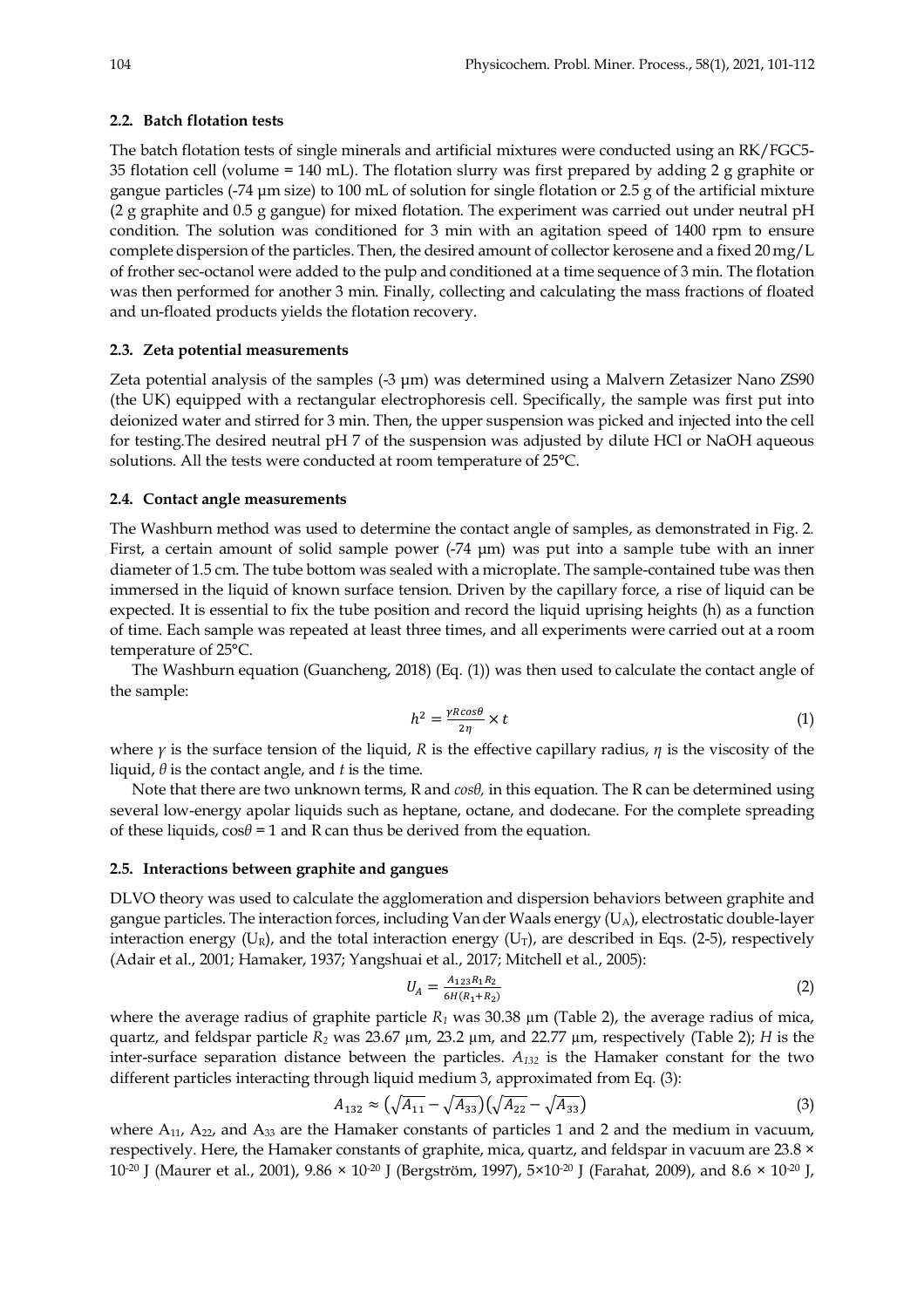respectively. When medium 3 is water  $(A_{33} = 3.7 \times 10^{-20}$  J) (Yangshuai et al., 2017), a value of the Hamaker constant of  $3.59 \times 10^{-20}$  J was calculated for the mica/water/graphite system on the basis of Eq. 3; a value of the Hamaker constant of  $9.00 \times 10^{-21}$  J was calculated for the quartz/water/graphite system, and a value of the Hamaker constant of 2.98  $\times$  10<sup>-20</sup> J was calculated for the feldspar/water/graphite system.

$$
U_R = \frac{\pi \varepsilon_0 \varepsilon_1 R_1 R_2}{(R_1 + R_2)} (\varphi_1^2 + \varphi_2^2) \left\{ \frac{2\varphi_1 \varphi_2}{\varphi_1^2 + \varphi_2^2} ln \left[ \frac{1 + e^{-\kappa H}}{1 - e^{-\kappa H}} \right] + ln \left( 1 - e^{-2\kappa H} \right) \right\}
$$
(4)

where  $\varphi_1$  and  $\varphi_2$  are the zeta potentials of the particle surface,  $\varepsilon_0$  is the vacuum permittivity (8.854 × 10-<sup>19</sup> C<sup>2</sup>/J/m),  $\varepsilon$ <sub>r</sub> is the relative permittivity of the medium water (78.5 for pure water), and  $\kappa$  is the reciprocal of the Debye constant ( $\kappa$  = 0.10 nm<sup>-1</sup>); that is,  $1/\kappa$  is the Debye length, also referring to the electrical double layer thickness (Wan, 1997; Israelachvili, 1992). The energy was normalized to kT units in this study (Note that  $kT=4.11 \times 10^{-21}$  J at the temperature of 298K).

$$
U_T = U_A + U_R \tag{5}
$$

#### **2.6. Determination of entrainment and true flotation**

The Warren method (Warren, 1985) was applied to understand the recycling mechanisms of hydrophilic gangue minerals in graphite flotation. Specifically, Warren proposed that the recovery of gangue particles is attributed to the summation of true flotation and entrainment, as described in Eq. (6):

$$
R_G = F + R_E = F + e \times R_w \tag{6}
$$

where  $R_G$  is the total recovery of gangue, *F* is the true flotation recovery of gangue,  $R_E$  is the entrainment recovery of gangue, *RW* is the water recovery of the froth product (calculated using Eq. (7)), and *e* is the entrainment rate of gangue.

$$
R_w = \frac{M_1 - M_2}{M_w} \tag{6}
$$

where  $M_1$  and  $M_2$  are the wet weight and dry weight of the froth product, respectively (%),  $M_w$  is the weight of water consumed during the flotation process (%).

A series of accumulated recoveries of gangue  $R_G^c(t)$  and accumulated water recoveries  $R_W^c(t)$  at a given time was calculated as a function of the flotation time with certain foam phase thickness. Subsequently, the F and e can be determined via the linear fitting of the series of  $R_G^c(t)$  and  $R_W^c(t)$  using Eq. (6). In detail, three different froth thicknesses were selected, and the collection of froth products was carried out at multiple periods: 0~0.25 min, 0.25~0.5 min, 0.5~1 min, 1~1.5 min, 1.5~2 min, 2~3 min, and 3~4 min, respectively.

#### **3. Results and discussion**

#### **3.1. Flotation and wetting results**

Fig. 3a shows the flotation recoveries of graphite and gangue single-mineral particles as a function of collector kerosene dosage. As a naturally floatable mineral, a decent flotation recovery (above 70%) of graphite is witnessed even in the absence of collector kerosene. With the increase of kerosene dosage, the floatability of graphite is enhanced, and the recoveries reach nearly 100% when the kerosene dosage exceeds 80 mg/L. In contrast, the flotation recoveries of gangue minerals (mica, quartz, and feldspar) are less than 10% over the whole kerosene dosage range, and more interestingly, show a slight decrease trend with the increase of collector concentration. In theory, efficient flotation separation of gangue minerals and flake graphite can be expected. However, the intriguing flotation phenomena of artificially mixed minerals, as shown in Fig. 3b, have challenged this estimation. In detail, graphite recoveries in mixed flotation show a similar upward trend and can be fully collected, similar to the single-mineral flotation. By contrast, the collection efficiencies of mica, quartz, and feldspar all experience significant enhancement, with the recoveries increasing from an initial 10% in the absence of kerosene to around 25-30% at a high kerosene dosage of 250 mg/L.

It is generally accepted that the discrepancy in surface hydrophobicity between different minerals is a prerequisite for their flotation separation. These hydrophilic materials are wetted and soaked into water, while hydrophobic materials remained at the interface. Therefore, the hydrophobicity of these minerals was determined using contact angle measurement, and the results are shown in Fig. 4. The contact angle of graphite is 60.13° without kerosene addition, which verifies the strong hydrophobicity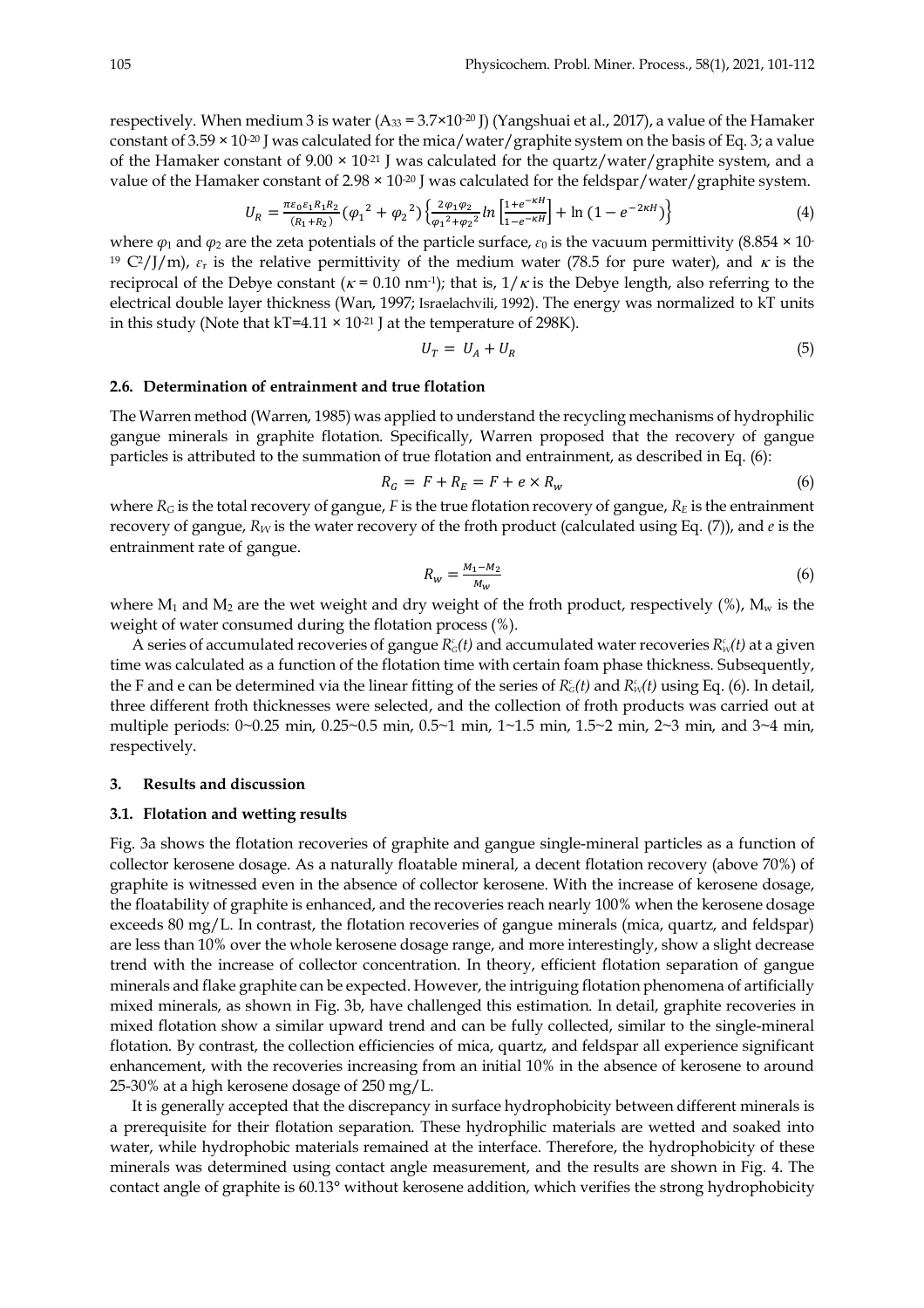of natural flake graphite minerals. And the increased contact angle at higher kerosene concentration is well consistent with the enhanced floatability, as shown in Fig. 3a. By contrast, the contact angles of mica, quartz, and feldspar are 20°, 14°, and 10°, respectively, in the absence of kerosene, demonstrating distinct hydrophilic properties of these gangues. Moreover, there is an indiscernible change of contact angles with the increase of kerosene concentration, which means that the presence of kerosene does not affect the surface properties of gangue minerals, corresponding to their negative flotation responses (Fig. 3a). Therefore, the significant increasing recoveries of gangue minerals in the mixed flotation must not be caused by the surface hydrophobicity change of these gangues but by other factors. More obviously, there is a similar flotation recovery trend between graphite and gangues when mixed; thus, it is not unreasonable to assume that the collection of gangue minerals is more likely affected by the graphite particles rather than by true flotation.



Fig. 3. Effect of kerosene dosage on the flotation recovery of graphite and gangue minerals: (a) single mineral flotation and (b) artificial mixture flotation in the presence  $20 \text{ mg/L}$  of frother sec-octanol at pH=7



Fig. 4. Effect of kerosene dosage on the contact angle of graphite and gangue minerals

#### **3.2. Surface potential and interactions between graphite and gangue**

Since the gangue minerals were not collected via hydrophobization by collectors, some interactions between graphite and gangue minerals, such as heterocoagulation or surface cover, might contribute to the collection of gangue minerals. Inspired by this, the coagulation and dispersion behaviors between graphite and gangues were investigated via the measurement of surface potential and the force calculation using the DLVO theory. The zeta potential is a helpful factor in characterizing the stability of colloidal dispersions and providing vital information for the measurement of interaction forces between associated particles. By zeta potential measurement, the zeta potentials of graphite, mica, quartz, and feldspar at neutral pH 7 are -17.1 mV, -47.3 mV, -41.7 mV and -39.4 mV, respectively. Thus, these particles are more prone to stay dispersed in the solution due to the electrostatic repulsion between similar negatively charged surfaces.

Quantitatively, the total interaction energy  $U_T$  between graphite and gangue mica, quartz or feldspar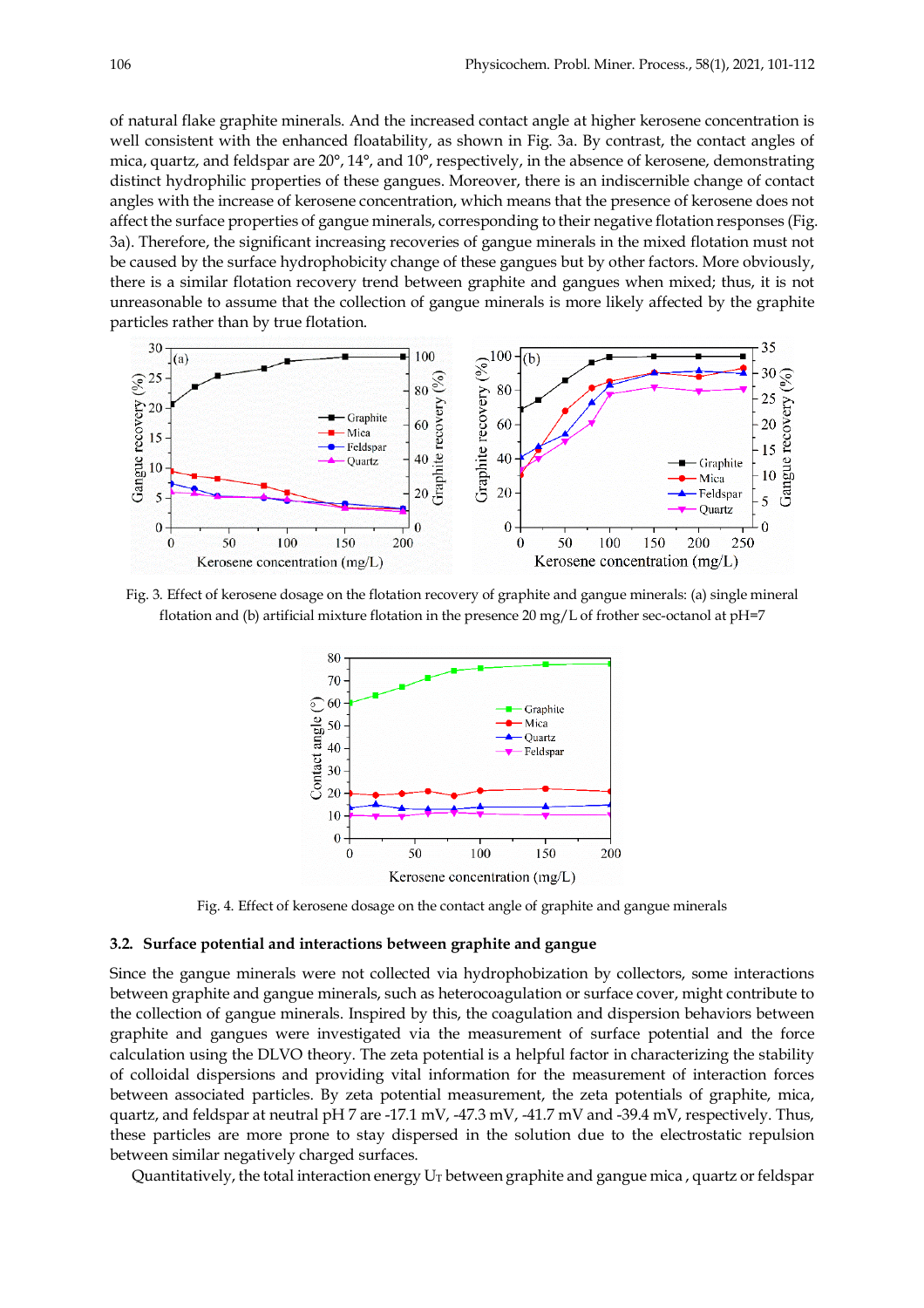at neutral pH condition was calculated by Eqs. (2-5), and the results are given in Fig. 5. As shown, the maximum  $U_T$  between graphite and mica particles is 4588.25 kT at a distance of 7.4 nm. Consequently, the repulsion energy of 4588.25 kT must be overcome to form the aggregates of graphite and mica. Similarly, when the distance between graphite and quartz particles is 4.6 nm, the maximum total interaction energy  $U_T$  between graphite and quartz particles is 6513.57 kT. When the distance between graphite and feldspar particles is 6.4 nm, the maximum total interaction energy  $U_T$  between graphite and quartz particles is 4260.47 kT. However, it is difficult for graphite and mica mica , quartz or fledspar to overcome such high energy barriers and form the aggregates. Therefore, it is unlikely that mica and quartz can enter the graphite concentrate by forming aggregates with graphite particles. Similar observation has been reported by other researchers (Li et al., 2015; Yu et al.2018).



Fig. 5. Interaction potential energy between graphite and gangue minerals: (a) mica ; (b) quartz; and (c) feldspar at pH=7

#### **3.3. True flotation volume and entrainment volume of gangue minerals**

The previous results have denied the possibilities of gangue collection through true flotation and heterocoagulation with graphite particles. It is assumed that most gangue minerals enter the graphite concentration through entrainment and inclusion, given the condition of sufficient liberation. Here, the method proposed by Warren was applied to determine the proportion of gangue minerals entering the concentrate by entrainment and inclusion in fine flake graphite flotation. The foam layer thicknesses were controlled at 10 mm, 20 mm, and 30 mm, respectively, and the results are shown in Tables 3, 4, and 5.

From Tables. 3-5, the stage entrainment factor *e(t)* of gangue minerals gradually decreases with time, and the majority of water and target minerals are collected within 1.5 min. Therefore, it is appropriate to use the Warren method to determine the entrainment and true flotation of gangue minerals within this period and the fitting results of accumulated recoveries of gangue  $R<sub>G</sub><sup>c</sup>(t)$  and accumulated water recoveries  $R_W^c(t)$  within 0-1.5 min are given in Fig. 6.

According to Warren's hypothesis, the recovery of mica, feldspar, and quartz by true flotation are no more than 1.71%, 1.55%, and 1.29% (the intercepts in Fig. 6), respectively, while the cumulative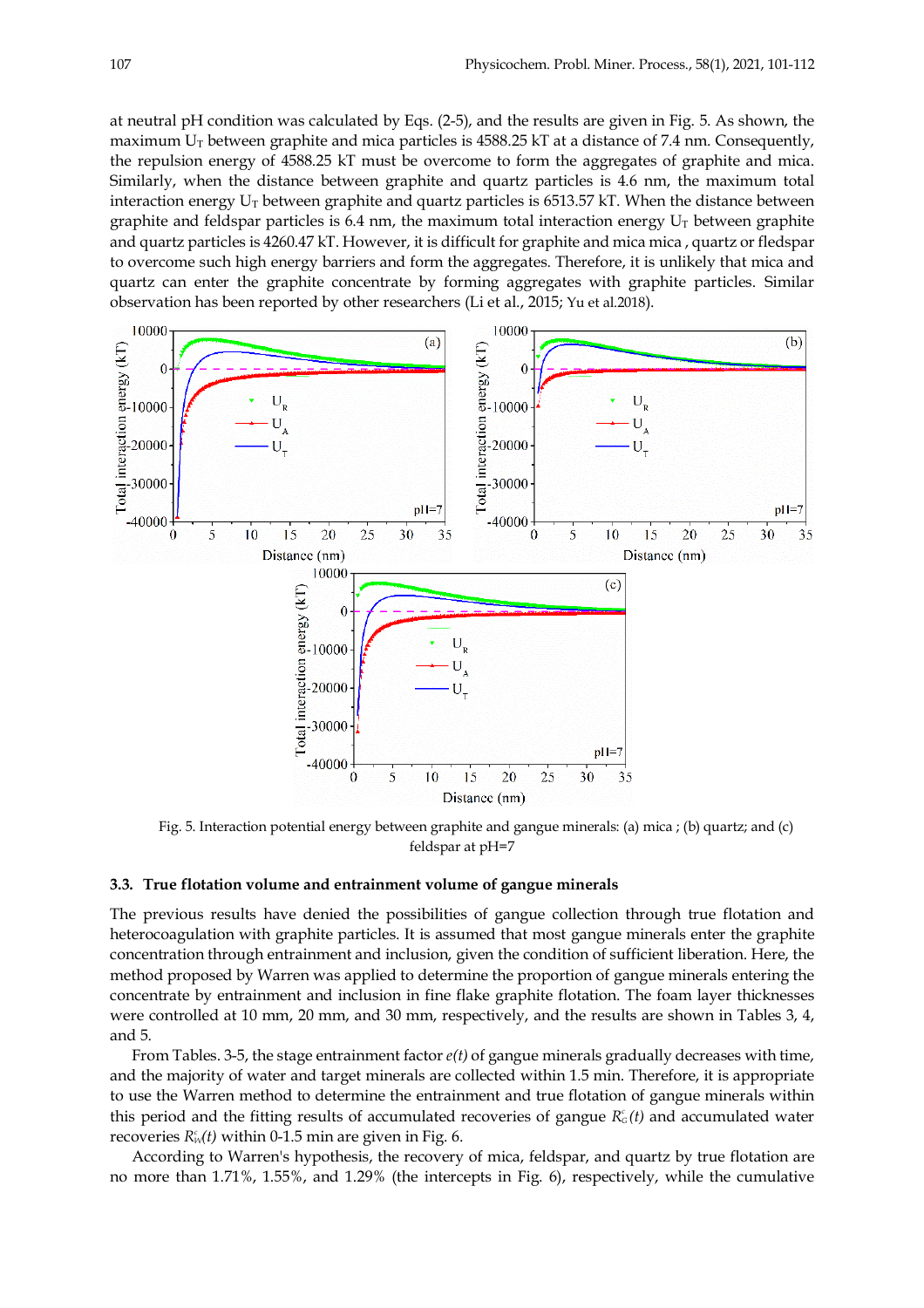recovery of mica, feldspar, and quartz are about 30%, 24%, and 23% (Fig. 3b), respectively. As a result, true flotation only accounts for less than 7% of the total recovery of gangue minerals in the mixed flotation, while more than 93% of them are collected by entrainment. Besides, even the 7% recovery was not necessarily contributed by true flotation. The low contact angles of mica, feldspar, and quartz after interacting with kerosene (only about 20°, 13°, and 10°, respectively), as shown in Fig. 4, are insufficient to ensure their collection through real flotation. For example, some (Zheng et al., 2006) assumed that inclusion might be another mechanism for the collection of siliceous gangue minerals if the entrainment factor was larger than 1. From Tables. 3-5, in the early stage of flotation, the stage entrainment factor *e(t)* of gangue minerals is greater than 1, which indicates that instead of true flotation, inclusion might partly contribute to the 7% recovery of mica, feldspar, and quartz. In addition, the thickness of the froth layer is another factor affecting particle inclusion. Generally, the thicker the froth layer, the thinner the liquid film between bubbles, and thus the greater chance of particle inclusion. Taking mica as an example, in the initial 0.25 min, the *e(t)* of mica is 1.03 when the thickness of the foam layer is 10 mm. As the thickness increases to 30 mm, the *e(t)* increases to 1.14; that is, with the increase of the thickness of the foam layer, the amount of gangue minerals entrained into the concentrate will also increase accordingly.

| Froth layer thickness / mm | Time / min   | $R_{w}^{c}(t)/\%$ | $R_g^c(t)/\%$ | e(t)     | $e^{c}(t)$ |
|----------------------------|--------------|-------------------|---------------|----------|------------|
|                            | $0 - 0.25$   | 8.13              | 8.58          | 1.06     | 1.06       |
|                            | $0.25 - 0.5$ | 17.36             | 17.53         | $1.01\,$ | $0.97\,$   |
|                            | $0.5 - 1$    | 29.51             | 28.62         | $0.97\,$ | 0.91       |
| 10                         | $1 - 1.5$    | 33.47             | 30.46         | $0.91\,$ | 0.46       |
|                            | $1.5 - 2$    | 36.15             | 30.73         | 0.85     | $0.10\,$   |
|                            | $2 - 3$      | 37.88             | 31.06         | 0.82     | 0.19       |
|                            | $3-4$        | 39.29             | 31.43         | 0.80     | 0.26       |
|                            | $0 - 0.25$   | 7.02              | 7.79          | $1.11\,$ | $1.11\,$   |
|                            | $0.25 - 0.5$ | 15.83             | 15.51         | 0.98     | $0.88\,$   |
|                            | $0.5 - 1$    | 26.04             | 24.74         | 0.95     | $0.90\,$   |
| 20                         | $1 - 1.5$    | 31.58             | 28.42         | 0.90     | 0.66       |
|                            | $1.5 - 2$    | 34.21             | 30.10         | $0.88\,$ | 0.64       |
|                            | $2 - 3$      | 36.77             | 31.25         | 0.85     | $0.45\,$   |
|                            | $3-4$        | 37.96             | 31.51         | 0.83     | 0.21       |
|                            | $0 - 0.25$   | 5.39              | 6.14          | 1.14     | 1.14       |
|                            | $0.25 - 0.5$ | 11.69             | 11.81         | $1.01\,$ | $0.90\,$   |
|                            | $0.5 - 1$    | 19.21             | 18.63         | 0.97     | $0.91\,$   |
| 30                         | $1 - 1.5$    | 28.64             | 26.35         | 0.92     | 0.82       |
|                            | $1.5 - 2$    | 33.05             | 28.75         | $0.87\,$ | $0.55\,$   |
|                            | $2 - 3$      | 35.42             | 29.04         | 0.82     | 0.12       |
|                            | $3 - 4$      | $37.01\,$         | 29.24         | 0.79     | $0.12\,$   |

Table. 3 The effect of flotation time on the recoveries of water and mica and the entrainment factor in mixed flotation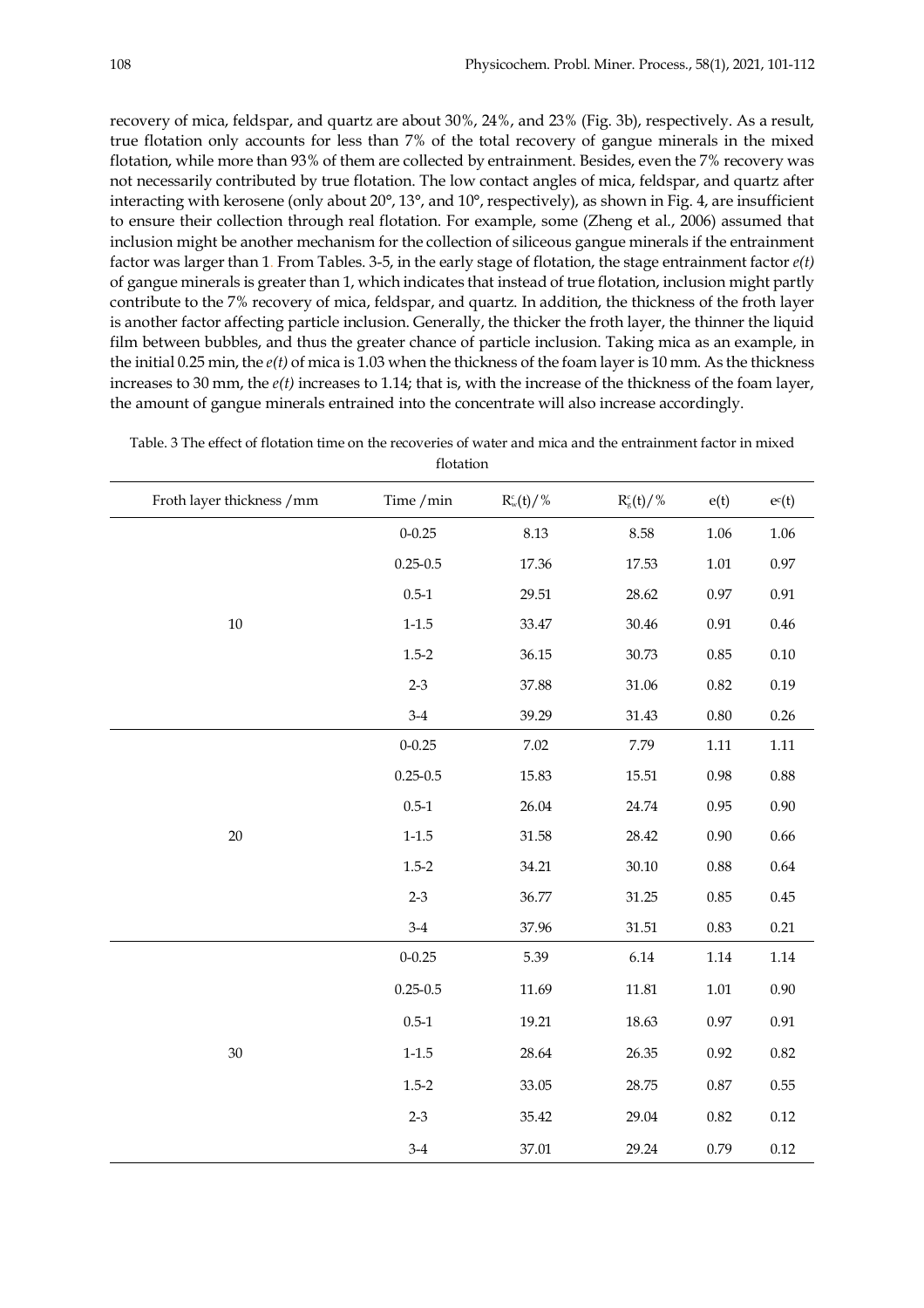| Froth layer thickness<br>/mm | Time / min   | $\operatorname{Rc}$ w(t)/% | $\operatorname{Rc}$ g(t)/% | e(t)     | ec(t)    |
|------------------------------|--------------|----------------------------|----------------------------|----------|----------|
|                              | $0 - 0.25$   | 6.53                       | 6.40                       | 0.98     | 0.98     |
|                              | $0.25 - 0.5$ | 13.59                      | 13.05                      | 0.96     | 0.94     |
|                              | $0.5 - 1$    | 20.48                      | 18.43                      | 0.90     | 0.78     |
| $10\,$                       | $1 - 1.5$    | 25.27                      | 21.23                      | 0.84     | $0.58\,$ |
|                              | $1.5 - 2$    | 27.02                      | 22.16                      | 0.82     | 0.53     |
|                              | $2 - 3$      | 28.11                      | 22.49                      | $0.80\,$ | 0.30     |
|                              | $3-4$        | 29.14                      | 22.73                      | 0.78     | 0.23     |
|                              | $0 - 0.25$   | 6.02                       | 6.14                       | 1.02     | $1.02\,$ |
|                              | $0.25 - 0.5$ | 12.98                      | 12.85                      | 0.99     | 0.96     |
|                              | $0.5 - 1$    | 18.39                      | 16.92                      | 0.92     | 0.75     |
| $20\,$                       | $1 - 1.5$    | 24.12                      | 20.74                      | 0.86     | 0.67     |
|                              | $1.5 - 2$    | 28.64                      | 24.06                      | 0.84     | 0.73     |
|                              | $2 - 3$      | 29.58                      | 24.26                      | 0.82     | 0.21     |
|                              | $3-4$        | 30.79                      | 24.32                      | 0.79     | 0.06     |
|                              | $0 - 0.25$   | 4.98                       | 5.13                       | 1.03     | 1.03     |
|                              | $0.25 - 0.5$ | 10.98                      | 10.76                      | 0.98     | 0.94     |
|                              | $0.5 - 1$    | 17.85                      | 16.24                      | $0.91\,$ | $0.80\,$ |
| $30\,$                       | $1 - 1.5$    | 25.13                      | 22.11                      | 0.88     | $0.81\,$ |
|                              | $1.5 - 2$    | 29.36                      | 24.96                      | 0.85     | 0.67     |
|                              | $2 - 3$      | 30.21                      | 25.07                      | $0.83\,$ | $0.14\,$ |
|                              | $3-4$        | 31.44                      | 25.15                      | 0.80     | $0.06\,$ |

Table. 4 The effect of flotation time on the recoveries of water and feldspar and the entrainment factor in mixed flotation



Fig. 6. The Warren method for the determination of entrainment and true flotation in mixed mineral flotation: (a) mica, (b) feldspar, and (c) quartz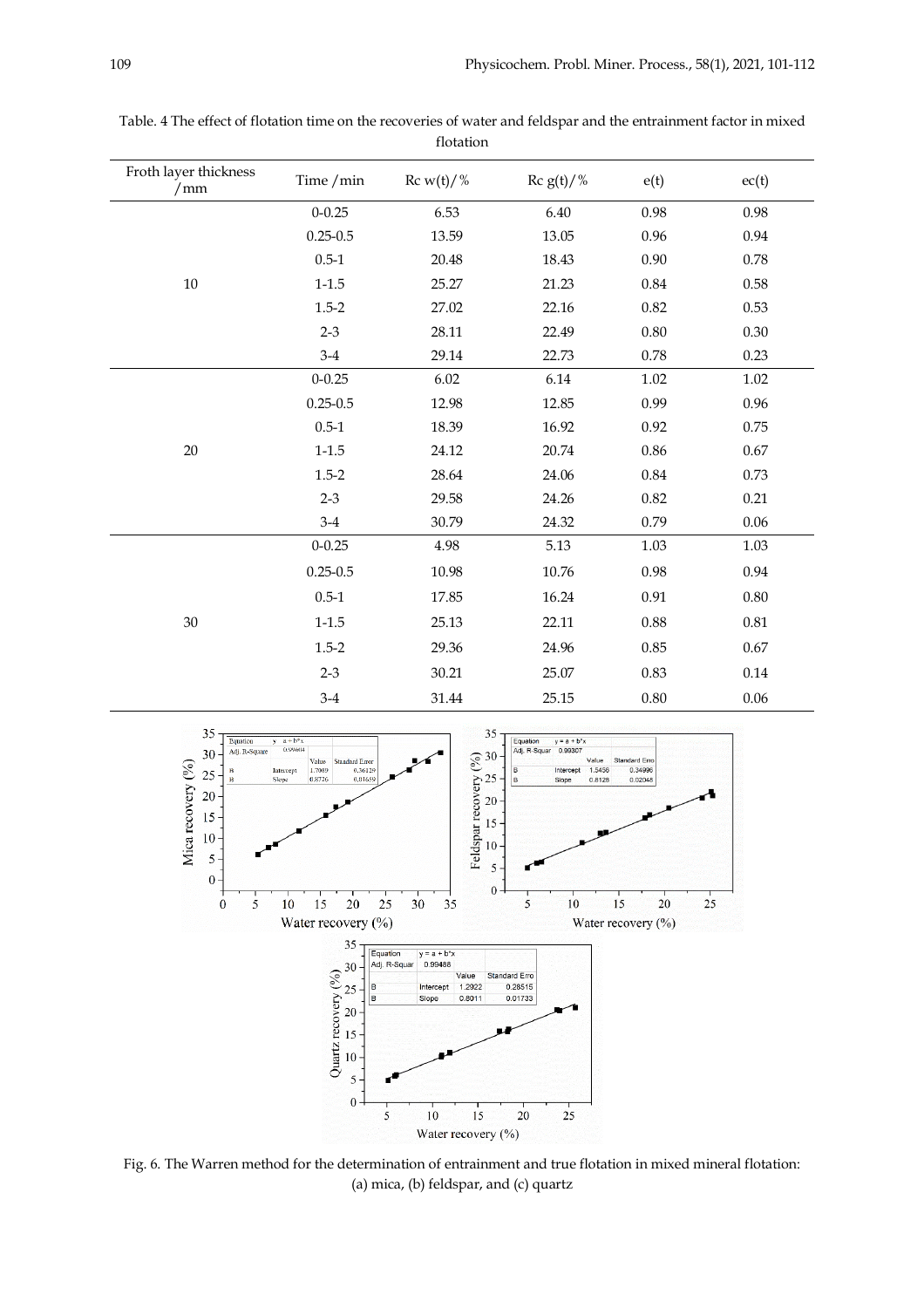| Froth layer thickness<br>/mm | Time / min   | $\operatorname{Rc}$ w(t)/% | Rc $g(t)/%$ | e(t)     | ec(t)    |
|------------------------------|--------------|----------------------------|-------------|----------|----------|
|                              | $0 - 0.25$   | 5.12                       | 4.86        | 0.95     | 0.95     |
|                              | $0.25 - 0.5$ | 10.98                      | 10.10       | 0.92     | 0.89     |
|                              | $0.5 - 1$    | 18.25                      | 15.70       | 0.86     | 0.77     |
| $10\,$                       | $1 - 1.5$    | 25.69                      | 21.07       | 0.82     | 0.72     |
|                              | $1.5 - 2$    | 29.41                      | 22.94       | 0.78     | $0.50\,$ |
|                              | $2 - 3$      | 31.23                      | 23.11       | 0.74     | 0.09     |
|                              | $3-4$        | 32.05                      | 23.40       | 0.73     | 0.35     |
|                              | $0 - 0.25$   | 5.89                       | 5.83        | 0.99     | 0.99     |
|                              | $0.25 - 0.5$ | 11.88                      | 11.05       | 0.93     | 0.87     |
|                              | $0.5 - 1$    | 18.36                      | 16.34       | 0.89     | 0.82     |
| 20                           | $1 - 1.5$    | 23.97                      | 20.37       | 0.85     | 0.72     |
|                              | $1.5 - 2$    | 28.12                      | 22.50       | 0.80     | $0.51\,$ |
|                              | $2 - 3$      | 29.47                      | 22.99       | 0.78     | 0.36     |
|                              | $3-4$        | 30.25                      | 23.29       | 0.77     | 0.39     |
|                              | $0 - 0.25$   | 6.07                       | 6.13        | 1.01     | $1.01\,$ |
|                              | $0.25 - 0.5$ | 11.04                      | 10.49       | 0.95     | 0.88     |
|                              | $0.5 - 1$    | 17.39                      | 15.82       | $0.91\,$ | 0.84     |
| $30\,$                       | $1 - 1.5$    | 23.69                      | 20.61       | 0.87     | 0.76     |
|                              | $1.5 - 2$    | 28.77                      | 23.88       | 0.83     | 0.64     |
|                              | $2 - 3$      | 29.99                      | 23.99       | 0.80     | $0.09\,$ |
|                              | $3-4$        | 30.97                      | 24.16       | 0.78     | $0.17\,$ |

Table. 5 The effect of flotation time on the recoveries of water and quartz and the entrainment factor in mixed flotation

### **4. Conclusions**

In this work, the flotation behaviors of graphite and the main co-existing gangue minerals, including mica, quartz, and feldspar, have been studied through both single-mineral flotation and artificial mixedmineral flotation tests. The results showed that these gangue minerals were barely floatable in their single-mineral flotation systems. However, a substantial flotation recovery increase of these gangues was obtained once mixed with graphite particles. Specifically, less than 10% of gangue particles were collected in their single flotation, while the maximum recovery of gangue exceeded 30% in the mixed flotation.

Such intriguing discrepancy between single and mixed flotation has been further studied by contact angle measurement, zeta potential measurement, and the Warren method. The limited contact angles of gangue minerals over the whole collector concentration range have denied the possibility of true flotation of these gangues by hydrophobization. By calculating the interaction energy between graphite and gangue minerals using the DLVO theory, no heterocoagulation or slime coating occurred due to the unconquerable repulsion forces between them. The fitting results of accumulated recoveries of gangue and accumulated water recoveries using the Warren method demonstrated that approximately 93% of gangue minerals in the mixed flotation were collected through entrainment, and the rest were mainly through inclusion. Our results have provided substantial evidence on the entrainment phenomenon of gangue minerals, including mica, quartz, and feldspar, in the flotation separation of fine flake graphite resources. Therefore, further studies regarding the contributing factors on entrainment and how to minimize entrainment in flake graphite flotation are proposed to investigate in the future.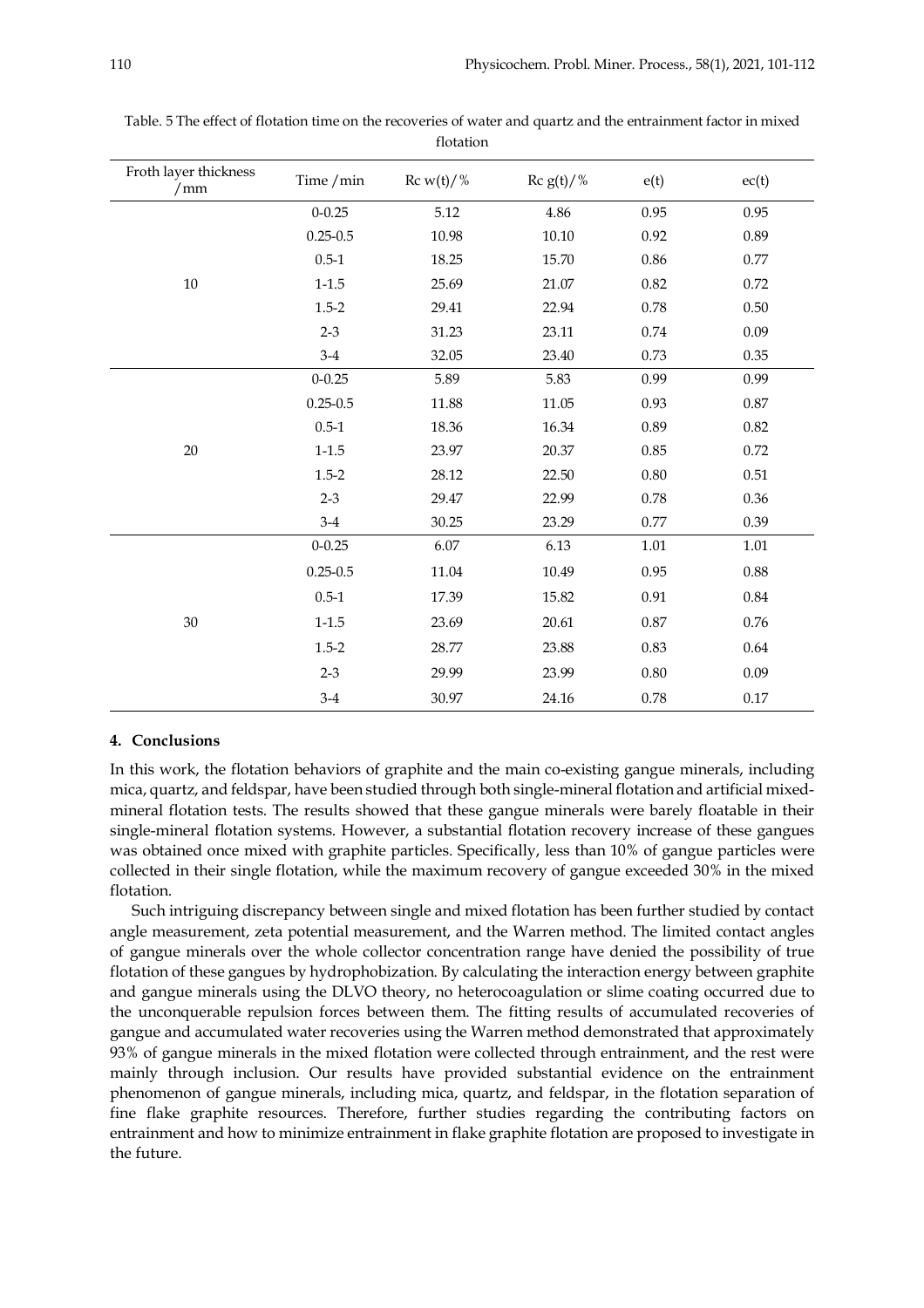#### **Acknowledgments**

This research was supported by National key research and development plan(2020YFC1909604). The authors also gratefully acknowledge the assistance of National key research and development plan(2020YFC1909604).

## **References**

- ADAIR, J.H., SUVACI, E., SINDEL, J., 2001.*Surface and Colloid Chemistry. In: Buschow KHJ, Cahn RW, Flemings MC, Ilschner B, Kramer EJ, Mahajan S, et al., (editors).* Encyclopedia of Materials: Science and Technology. Oxford: Elsevier, p. 1-10.
- BERGSTRÖM, L., 1997.*Hamaker constants of inorganic materials. Advances in Colloid and Interface Science.*70:125-69.
- BU, X.N., ZHANG, T.T., CHEN, Y.R., PENG, Y.L., XIE, G.Y., WU, E.D., 2018.*Comparison of mechanical flotation cell*  and cyclonic microbubble flotation column in terms of separation performance for fine graphite. Physicochemical Problems of Mineral Processing, 54, 732-40.
- BU, X.N., ZHAGN, T.T., PENG, Y.L., XIE, G.Y., WU, E.D., 2018.*Multi-Stage Flotation for the Removal of Ash from Fine Graphite Using Mechanical and Centrifugal Forces.* Minerals. 8.
- CHELGANI, S.C., RUDOLPH, M., KRATXSH, R., SANDMANN, D., GUTZMER, J., 2016. *A Review of Graphite Beneficiation Techniques.* Mineral Processing and Extractive Metallurgy Review. 37, 58-68.
- CHEN, Z., LIU, Y., ZHANG, Y., SHEN, F., YANG, G., WANG, L., et al., 2018. *Ultrafine layered graphite as an anode material for lithium ion batteries.* Materials Letters, 229, 134-7.
- CERMAK, M., BAHRAMI, M., KENNA, J.,2018. *Natural Graphite Sheet Heat Sinks: A Review of the Material Properties, Benefits, and Challenges.* PROCEEDINGS 2018 34TH ANNUAL SEMICONDUCTOR THERMAL MEASUREMENT, MODELLING & MANAGEMENT SYMPOSIUM (SEMI-THERM), p. 55-62.
- FARAHAT, M., HIRAJIMA, T., SASAKI, K., DOI, K., 2009. *Adhesion of Escherichia coli onto quartz, hematite and corundum: Extended DLVO theory and flotation behavior.* Colloids and Surfaces B: Biointerfaces. 74, 140-9.
- GOMEZ-FLORES, A., SOLONGO, SK., HEYES, GW., ILAYS, S., KIM, H., 2020. *Bubble - particle interactions with hydrodynamics, XDLVO theory, and surface roughness for flotation in an agitated tank using CFD simulation.* Minerals Engineering.152.
- GUANCHAENG, J., 2018.*Chapter 2 - Evaluation Methods and Influencing Factors of Gas Wettability.* In: Guancheng J, (editor). Gas Wettability of Reservoir Rock Surfaces with Porous Media: Gulf Professional Publishing, p. 29-84.
- HAMAKER, H.C., 1937. *The London—van der Waals attraction between spherical particles.* Physica. 4, 1058-72.
- HEYES,G.W.,TRAHAR,W.J.,1977.*The natural flotability of chalcopyrite.* International Journal of Mineral Processing.317-344.
- HU, Z.Q., WANG, Z.S., CHEN, J.G., FAN B.L., QI, X, MA J., GU, Y.Y., SONG, L., 2014. *Effects of Surface-Modified Graphite on Tribological Properties and Thermal Conductivity of Fabric Self-Lubricating Liner.* Asian Journal of Chemistry. 26, 5712-6.
- ISRAELACHVILI,J.N., 1992. *Intermolecular and surface forces*. ACADEMIC PR.
- JARA, A,D,, BETEMARIAM, A., WOLDETINSAE, G., KIM, J.Y., 2019.*Purification, application and current market trend of natural graphite: A review.* International Journal of Mining Science and Technology, 29, 671-89.
- JIN, M., XIE, G., XIA, W., PENG, Y., 2018.*Flotation Optimization of Ultrafine Microcrystalline Graphite Using a Box-Behnken Design.* International Journal of Coal Preparation and Utilization, 38, 281-9.
- LI, H.Q., FENG, Q.M., YANG, S.Y., OU, L.M., LU, Y., 2014. *The entrainment behaviour of sericite in microcrystalline graphite flotation.* International Journal of Mineral Processing, 127, 1-9.
- LI, H.Q., OU, L.M., FENG, Q.M., CHANG, Z.Y., 2015. *Recovery mechanisms of sericite in microcrystalline graphite flotation.* Physicochemical Problems of Mineral Processing, 51, 387-400
- MAURER,S., MERSMANN, A., PEUKERT,W., 2001. *Henry coefficients of adsorption predicted from solid Hamaker constants.* Chemical Engineering Science, 56, 3443-53.
- MIETTINENA, T., RALXTONB,J., FORNASIERB, D.,2009. *The limits of fine particle flotation.* Minerals Engineering, 420-477.
- MITCHELL, T.K., NGUYEN A.V., EVANS, G.M., 2005.*Heterocoagulation of chalcopyrite and pyrite minerals in flotation separation.* Advances in Colloid and Interface Science, 114-115, 227.
- ROE-HOAN, Y,. LAIQUN, M,.1996. *Application of Extended DLVO Theory, IV.* Journal of colloid and interface science, 184(1), 613-626.
- OKADA, M., OHTA, N., YOSHIMOTO, O., TATSUMI, M., INAGAKI, M., 2017.*Review on the high-temperature*